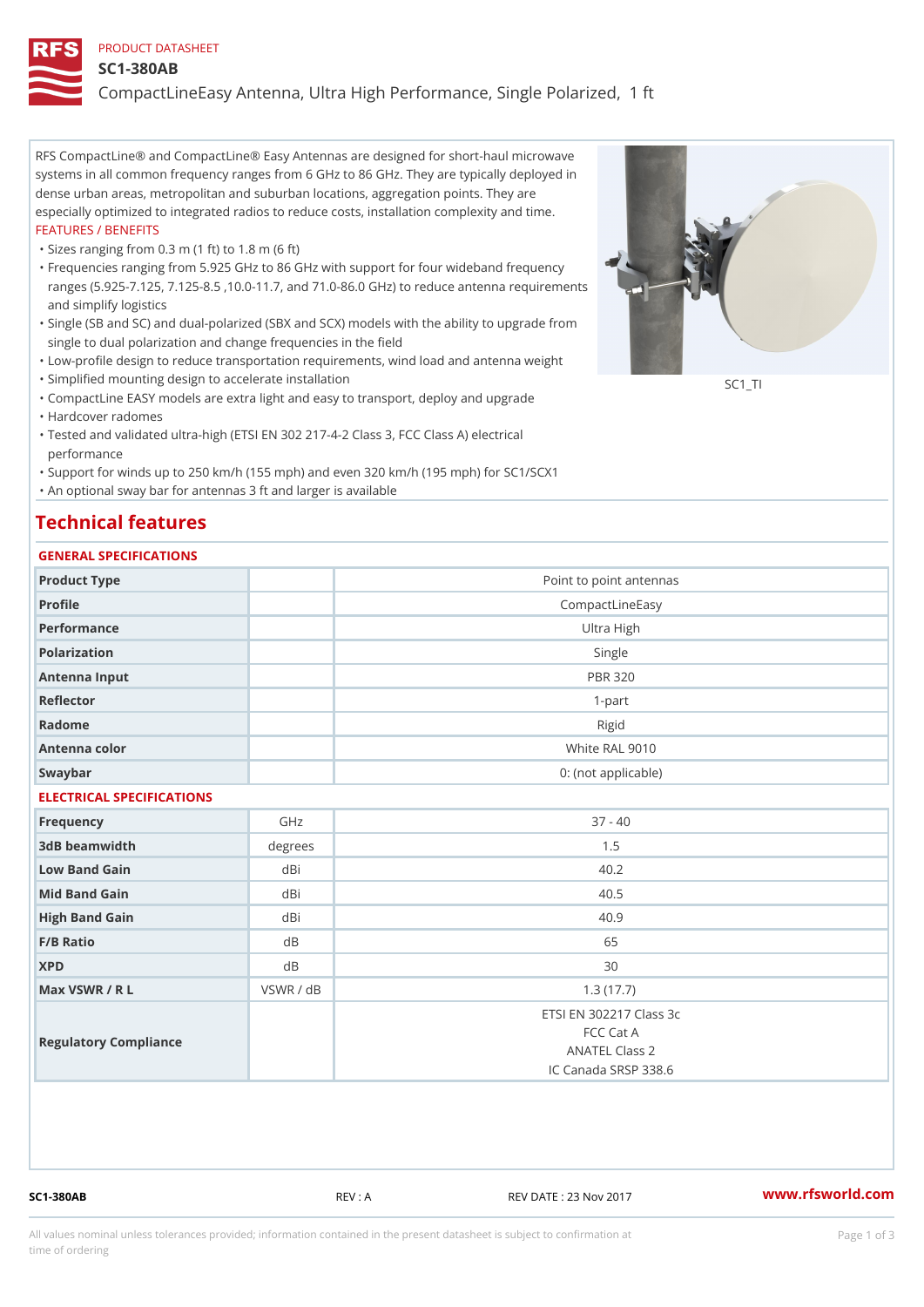## PRODUCT DATASHEET

# SC1-380AB

CompactLineEasy Antenna, Ultra High Performance, Single Polarized,

| (in)<br>m m<br>$\vert$ (in)<br>survival $w \nmid N$ ( $ b$ )<br>survival wind (1b)<br>$\dagger$ t)<br>External Document Links<br>SC1/SCX1 PACKING | 354 (80)<br>715 (161)<br>230 (170)                                                         | 40(1.6)                                                                                                                      | Forces 1ft SC                                                                                                                                            |                                                        |
|---------------------------------------------------------------------------------------------------------------------------------------------------|--------------------------------------------------------------------------------------------|------------------------------------------------------------------------------------------------------------------------------|----------------------------------------------------------------------------------------------------------------------------------------------------------|--------------------------------------------------------|
|                                                                                                                                                   |                                                                                            |                                                                                                                              |                                                                                                                                                          |                                                        |
|                                                                                                                                                   |                                                                                            |                                                                                                                              |                                                                                                                                                          |                                                        |
|                                                                                                                                                   |                                                                                            |                                                                                                                              |                                                                                                                                                          |                                                        |
|                                                                                                                                                   |                                                                                            |                                                                                                                              |                                                                                                                                                          |                                                        |
|                                                                                                                                                   |                                                                                            |                                                                                                                              |                                                                                                                                                          |                                                        |
|                                                                                                                                                   |                                                                                            |                                                                                                                              |                                                                                                                                                          |                                                        |
| m m                                                                                                                                               |                                                                                            |                                                                                                                              |                                                                                                                                                          |                                                        |
| m m<br>$114$ m m (4.5_ir) $\sqrt{$ imp $\approx$                                                                                                  |                                                                                            |                                                                                                                              | Outline_1ft_CompactLineEasy                                                                                                                              |                                                        |
| m m<br>89mm (3.5_in) Pi(pine)                                                                                                                     |                                                                                            |                                                                                                                              |                                                                                                                                                          |                                                        |
| m m<br>$51mm(2_in)Pip@in$                                                                                                                         |                                                                                            |                                                                                                                              |                                                                                                                                                          |                                                        |
| m m<br>(in)                                                                                                                                       |                                                                                            |                                                                                                                              |                                                                                                                                                          |                                                        |
| m m<br>(in)                                                                                                                                       |                                                                                            |                                                                                                                              |                                                                                                                                                          |                                                        |
| m m<br>(in)                                                                                                                                       |                                                                                            |                                                                                                                              |                                                                                                                                                          |                                                        |
|                                                                                                                                                   |                                                                                            |                                                                                                                              |                                                                                                                                                          |                                                        |
| optional Swaybar                                                                                                                                  |                                                                                            |                                                                                                                              | 0: (not applicable)                                                                                                                                      |                                                        |
|                                                                                                                                                   |                                                                                            |                                                                                                                              |                                                                                                                                                          |                                                        |
| Operational Windspeed                                                                                                                             |                                                                                            |                                                                                                                              | 252 (156)                                                                                                                                                |                                                        |
| Survival Windspeed                                                                                                                                |                                                                                            |                                                                                                                              |                                                                                                                                                          |                                                        |
|                                                                                                                                                   | $mm$ (in)                                                                                  |                                                                                                                              | 114(4.5)                                                                                                                                                 |                                                        |
|                                                                                                                                                   | $mm$ (in)                                                                                  |                                                                                                                              | 48 (1.9)                                                                                                                                                 |                                                        |
|                                                                                                                                                   |                                                                                            |                                                                                                                              |                                                                                                                                                          |                                                        |
|                                                                                                                                                   |                                                                                            |                                                                                                                              |                                                                                                                                                          |                                                        |
|                                                                                                                                                   |                                                                                            |                                                                                                                              |                                                                                                                                                          |                                                        |
|                                                                                                                                                   |                                                                                            |                                                                                                                              |                                                                                                                                                          |                                                        |
|                                                                                                                                                   | Elevation Adjustment<br>Azimuth Adjustment<br>Mounting Pipe Diameter<br>Approximate Weight | MECHANICAL SPECIFICATIONS<br>ft $(m)$<br>Polarization Adjustment<br>Mounting Pipe Diameter<br>kg (lb)<br>FURTHER ACCESSORIES | degrees<br>degrees<br>degrees<br>$km/h$ (mph)<br>$km/h$ (mph)<br>387 (15.2)<br>187(7.4)<br>165(6.5)<br>250(9.8)<br>270.5(10.65)<br>283 (11.1)<br>46(1.8) | 1(0.3)<br>± 15<br>± 15<br>± 5<br>5(11.02)<br>320 (198) |

All values nominal unless tolerances provided; information contained in the present datasheet is subject to Pcapgelio an atio time of ordering